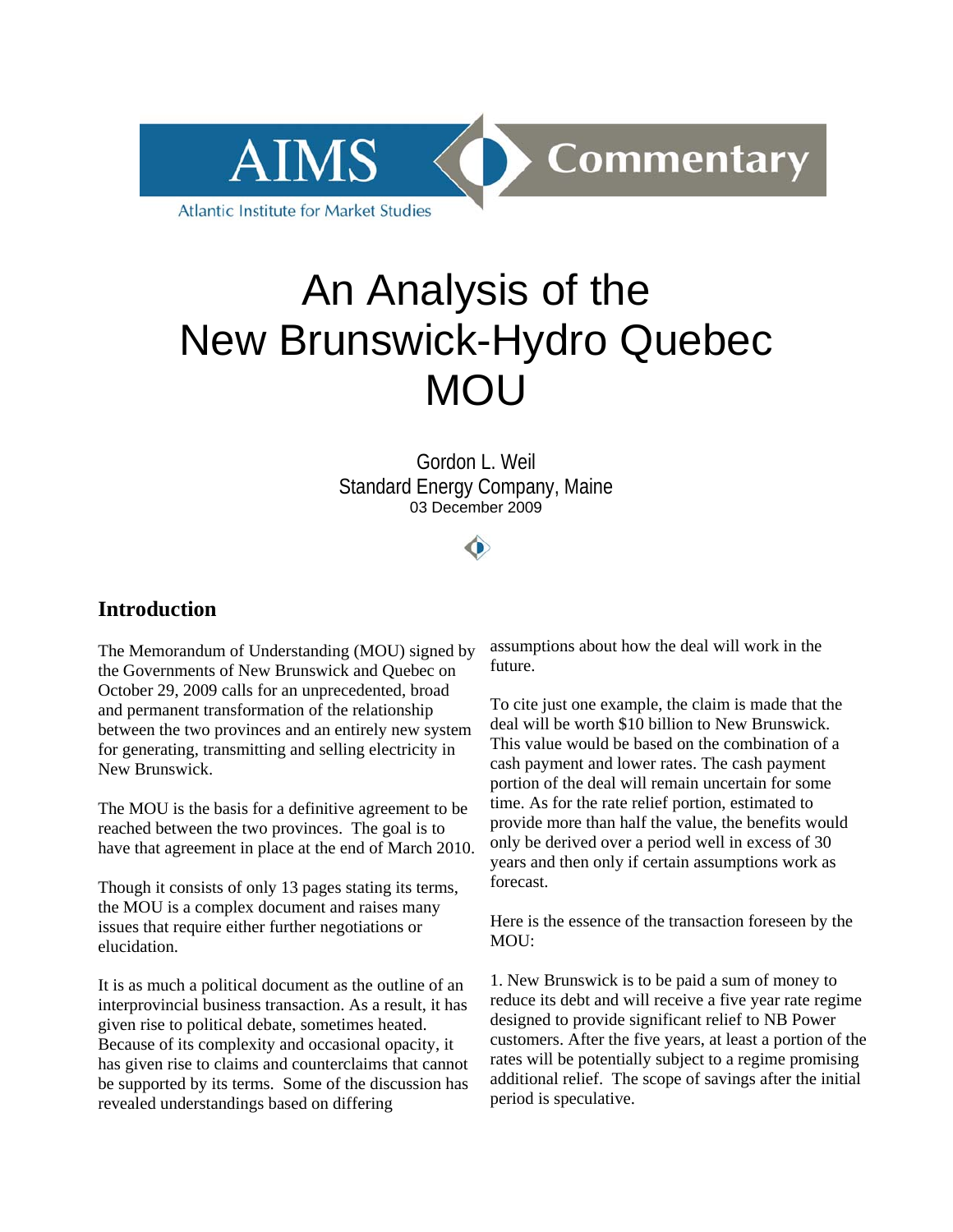2. New Brunswick will also be relieved of the risks inherent in some future costs related to NB Power. However, it will not be relieved of all cost and contingencies. Its residual costs will have to be recovered from New Brunswick taxpayers or NB Power customers.

3. Hydro Quebec (HQ) is to acquire a transmission system that is pivotal in eastern Canada and between that part of Canada and New England. It will acquire some NB Power generators. This system can be expected to yield HQ a regulated profit commensurate with its investment.

4. HQ will also acquire a captive market for power from Quebec. Though there will be some limits on the rates it may charge for this power, it, too, should be profitable.

Whether the benefit of the bargain is worth the sale of the NB Power assets is a judgment principally to be made by New Brunswick. For New Brunswick, the arrangements are final and irrevocable.

It is virtually certain that the economics for HQ, which takes little risk, will be favorable. It is not limited in how it may deploy or dispose of the assets is acquires, so the arrangements leave it with considerable flexibility.

In evaluating the MOU transactions, a sufficient range of issues are raised that it may be worthwhile to determine which steps included in the MOU could be undertaken by HQ and NB Power without the asset sale. For example, would it be possible for NB Power to enter into a long-term power purchase from HQ, close certain generators, enhance open transmission access for independent suppliers, but retain its transmission system.

One of the principal motivations for the MOU is New Brunswick's desire to limit rate increases. NB Power rates have been kept artificially low, so it is reasonable to be concerned about "rate shock", the impact of sudden, sharp increases. It is inevitable that, even with the HQ sale, NB Power rates will increase over time by greater amounts than in the past. To be sure, there will be a five-year rate freeze for most customers, but shortfalls will be recovered from them after the freeze. Would it be possible for NB Power to institute a rate

plan to be approved by the regulator with little or no difference from the HQ deal? This approach may merit consideration.

The principal evaluation of the deal will be made in New Brunswick, and this paper seeks to provide an analysis of the MOU that can be of help to that evaluation. As an independent observer, I have no particular interest in the outcome of the process and thus try to provide information and comment to assist participants in the process. I try to answer the question of how likely it is that the transaction can meet the goals stated in the MOU.

Some participants in the electricity market outside of the two provinces will be affected, and I also attempt to address matters of potential concern to them.

The paper does not make forecasts about what may be in the plans of either province or of HQ either now or in the future. The assumptions used are stated and are kept to a minimum.

The MOU deals with (a) New Brunswick debt relief, (b) N.B. Power rate relief (c) generation and power supply, (d) transmission and distribution (e) regulatory matters and (f) the future role of N.B. Power as a wholly owned subsidiary of HQ.

# **Analysis of the MOU Provisions**

# *1. New Brunswick Debt Relief*

The principal part of the consideration provided by HQ is the payment of \$4.75 billion, the "Cash Price", which is supposed to equal the total of all debt owed by New Brunswick relative to NB Power.

The MOU does not require that these funds should be used to retire that debt, although that is the apparent purpose of the payment.

The payment upon closing the deal, planned for March 31, 2010, will not be the full amount. An as-yet unspecified portion of this amount will be withheld until the Lepreau nuclear generator comes back into service, now forecast to take place in 2011. It may be as much as \$1 billion.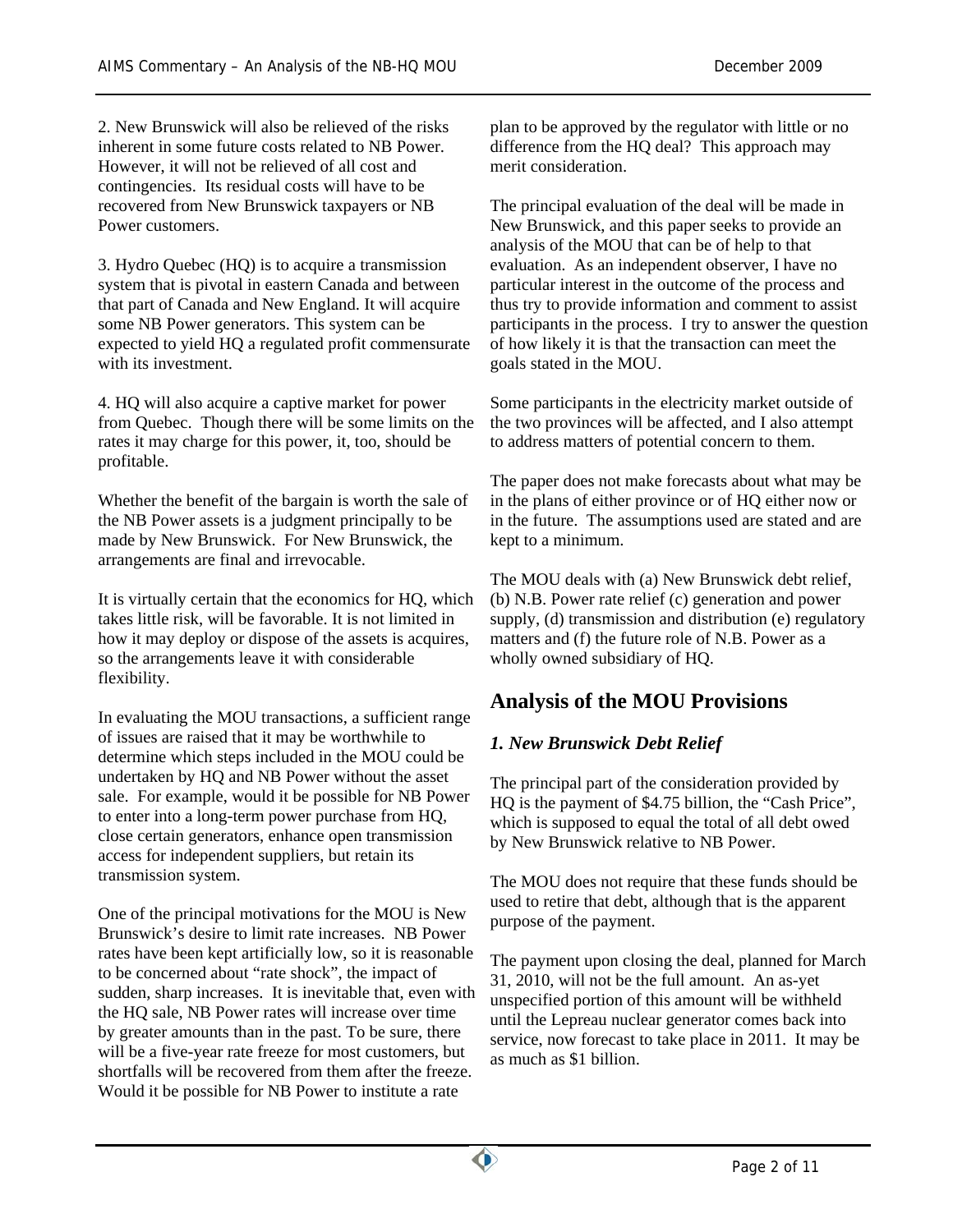If Lepreau does not return to service, New Brunswick will not receive the full \$4.75 billion. It is not now possible to know with certainty if the Lepreau refurbishment, already well behind schedule, will be successful.

Either the Province of New Brunswick or NB Power's generation entity will take on certain cost responsibilities, discussed below, that may well serve to cause new provincial debt.

## *2. NB Power Rate Relief*

The other major element of the consideration provided by Quebec to New Brunswick is lower electric rates for customers than otherwise would have been the case.

The methods for developing the new rates are complicated.

Two separate groups of customers are identified. The rate treatment differs for each group. In addition, there is an initial period of five years followed by a second period of undefined length.

#### *a. Industrial customers*

During the initial period, which begins with the closing, the rates for Industrial Customers will be set at the level of comparable HQ rates. This is the largest single rate reduction under the MOU and will provide most of the rate savings Industrial Customers can expect under the MOU. During this period, NB Power Industrial Customers' rates will change if there is a change in the similar HQ rates. Over the initial period, the amount of savings may be approximately \$80 million.

The MOU provides that this rate regime will apply to up to 4.5 TWh (a Terawatt hour is 1 billion kilowatthours) annually. In 2007-8, NB Power sold 5.6 TWh to Industrial Customers, and four years earlier it was 6.2 TWh. The recession has had an effect on such sales, but the amount under the MOU leaves little room for the growth in consumption that would accompany economic development. Additional power supply to meet such new demand will be priced at its actual cost. The added cost will be rolled into the Industrial Customers' rates.

As a result of both possible changes in the HQ industrial rates and additional industrial load in New Brunswick, the rates for Industrial Customers could increase at any time from the new lower levels established at the outset. In short, while there is a substantial reduction in rates at the outset, there is no limit on rate increases after that initial adjustment.

After the initial period, what might be called the core Industrial Customer rate will change just as the New Brunswick Consumer Price Index changes. The core rate includes only the power supply relating to the original 4.5 TWh. Transmission and distribution charges and the incremental cost of supply additional demand are not subject to this indexing. The transmission and distribution charges will be subject to regulatory approval to allow for recovery of costs. Incremental supply will be recovered at its cost.

In the second, indefinite phase, Industrial Customer rates in the aggregate may increase more than at the rate of inflation. The inflation adjustment will apply to only a core portion of the customer cost and, over time, that portion will constitute a decreasing share of the total amount that can be billed to customers.

#### *b. Residential, Commercial and Wholesale (RCW) Customers*

Treatment of the RCW rates also falls into two periods.

During the first, five-year period, the RCW Customers are initially frozen at their levels at the time of the MOU. This rate freeze applies only to 9.5 TWh. In 2007-8, NB Power sold 8.7 TWh to these customers. Four years earlier, when RCW consumption was combined with Industrial Customer consumption, the total was 14.6 TWh, more than the total fixed amount under the MOU.

The RCW agreed amount allows for modest growth in consumption. Because of current economic conditions and increased efficiency, the presumption appears to be that there will be modest load growth. This presumption is speculative and may be sensitive to rates. The five-year freeze could stimulate consumption.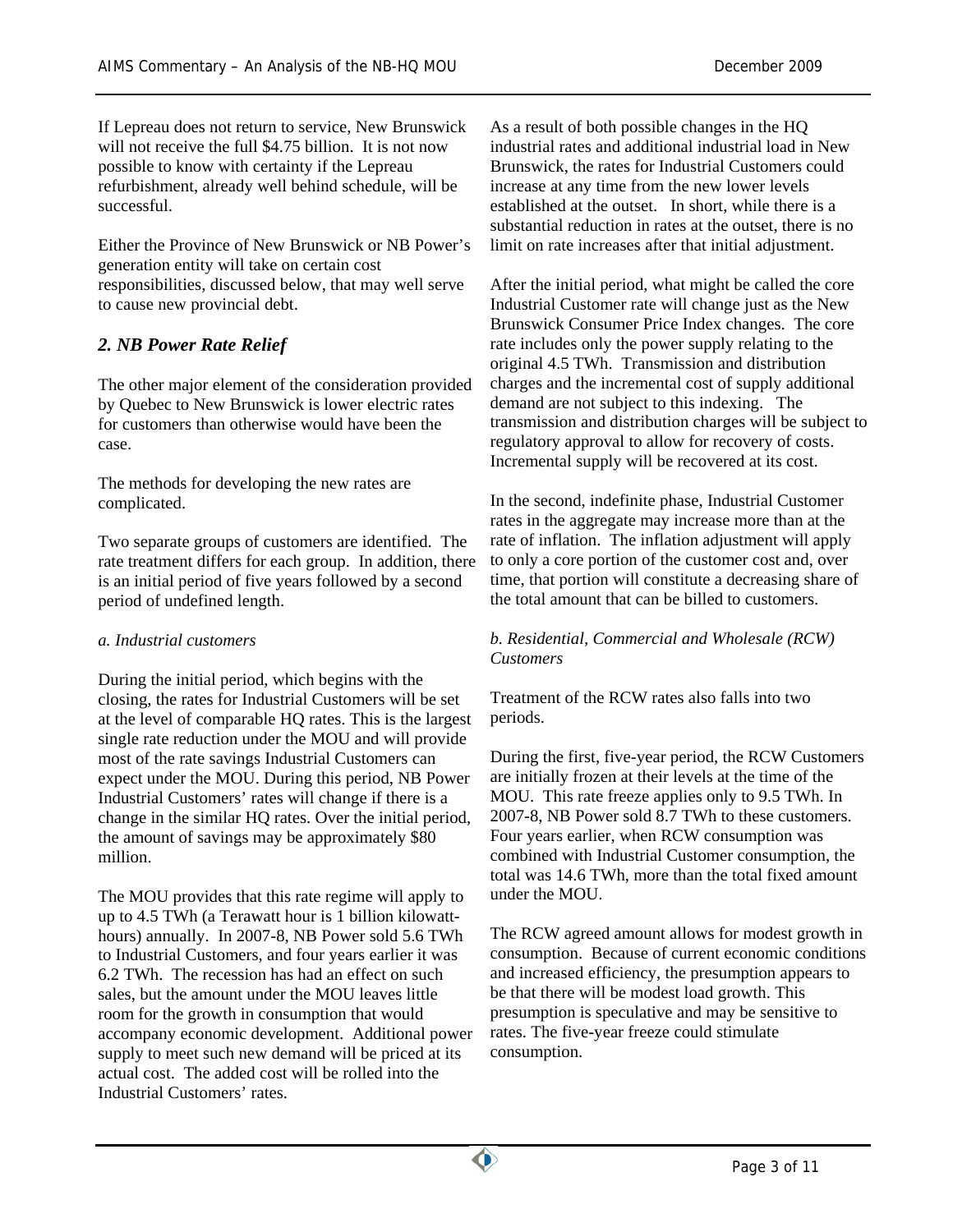To the degree there is the need for power supply to meet consumption above the MOU level; its costs will be recovered from all RCW customers. However, such recovery will be deferred in order to provide the benefits of the rate freeze for five years. As a result, with even greater certainty than is the case for the Industrial Customers, during the first five years, the RCW Customers will receive most of their benefits to be expected from the deal.

RCW rates will increase after the initial period in the same way as the Industrial rates. However, while the Industrial Customers will be paying the costs of any power supply above the MOU amount on a current basis during the initial period, the RCW customers will pay for any such costs only in the second period. Until all such costs, advanced by HQ, are recovered, the RCW customer will also pay interest on the remaining balance.

Of course, as with Industrial Customers, the RCW Customers will pay for transmission and distribution costs and incremental power supply costs in addition to the indexed core supply amount.

#### *c. Transmission and Distribution (T&D) Rates*

No distinction is made in the MOU among customers, though normal T&D rates may reflect variations based on the size of the customer and other factors.

T&D rates are to be regulated by the New Brunswick Energy and Utilities Board (EUB), the provincial body responsible to regulating NB Power, on a traditional cost of service basis under which a return on the HQ's investment will be allowed. This is the traditional form of regulation and is not subject to any freeze or cap after the initial period.

The MOU provides that, after the initial period and in addition to the cost of T&D service, the T&D rate or a surcharge will also include costs related to the deferral account carried by NB Power for the refurbishment of the Lepreau nuclear generator. This account includes the costs imposed on NB Power for replacement power and labour at the station that is retained during the refurbishment.

The amount of this account will be no less than \$525 million and will be considered to be an asset acquired by HQ and on which it may earn a return. It will be considered to be a part of the T&D rate base just as are the towers, poles, lines and other T&D equipment. This account may exceed \$525 million. HQ will be entitled to this T&D rate treatment whether or not Lepreau returns to service.

Because the MOU envisages certain legislative decisions in New Brunswick that will be imposed on the EUB, there are other amounts that can be expected to be recovered through the T&D rate.

Replacing or improving two interfaces between the NB Power and HQ transmission systems will be considered to be necessary. To the extent that all or a portion of these interfaces are located in New Brunswick, their costs will be reflected in the T&D base on which HQ may earn a return. Similarly, certain supplemental costs relating to the Mactaquac and Lepreau generators and federal and provincial mandates will be included in the T&D rates. New Brunswick has the option of recovering from customers the decommissioning costs of generating units not acquired by HQ.

Freed from the limitations of the current NB Power rate recovery policy, which has been a cause if its debt burden, NB Power T&D rates can be expected to increase significantly after the initial period.

#### *d. Value to New Brunswick Customers of Rate Provisions of the MOU*

To determine the value of the transaction to New Brunswick customers, a comparison must be made between the rates that will result from the provisions of the MOU and what otherwise would have been the rates.

To the degree that the period over which the comparison takes place is reasonably short, the forecast can be reasonably accurate. The longer the comparison extends, the less reliable is the comparison. Projecting current trends and inflation rates plus forecasting the evolution of governmental and private sector actions and policies for many years, even decades, adds a great deal of risk to any rate forecast. For example, how likely would it have been twenty years ago to forecast reasonably accurately (1) the Lepreau refurbishment requirements and costs, (2)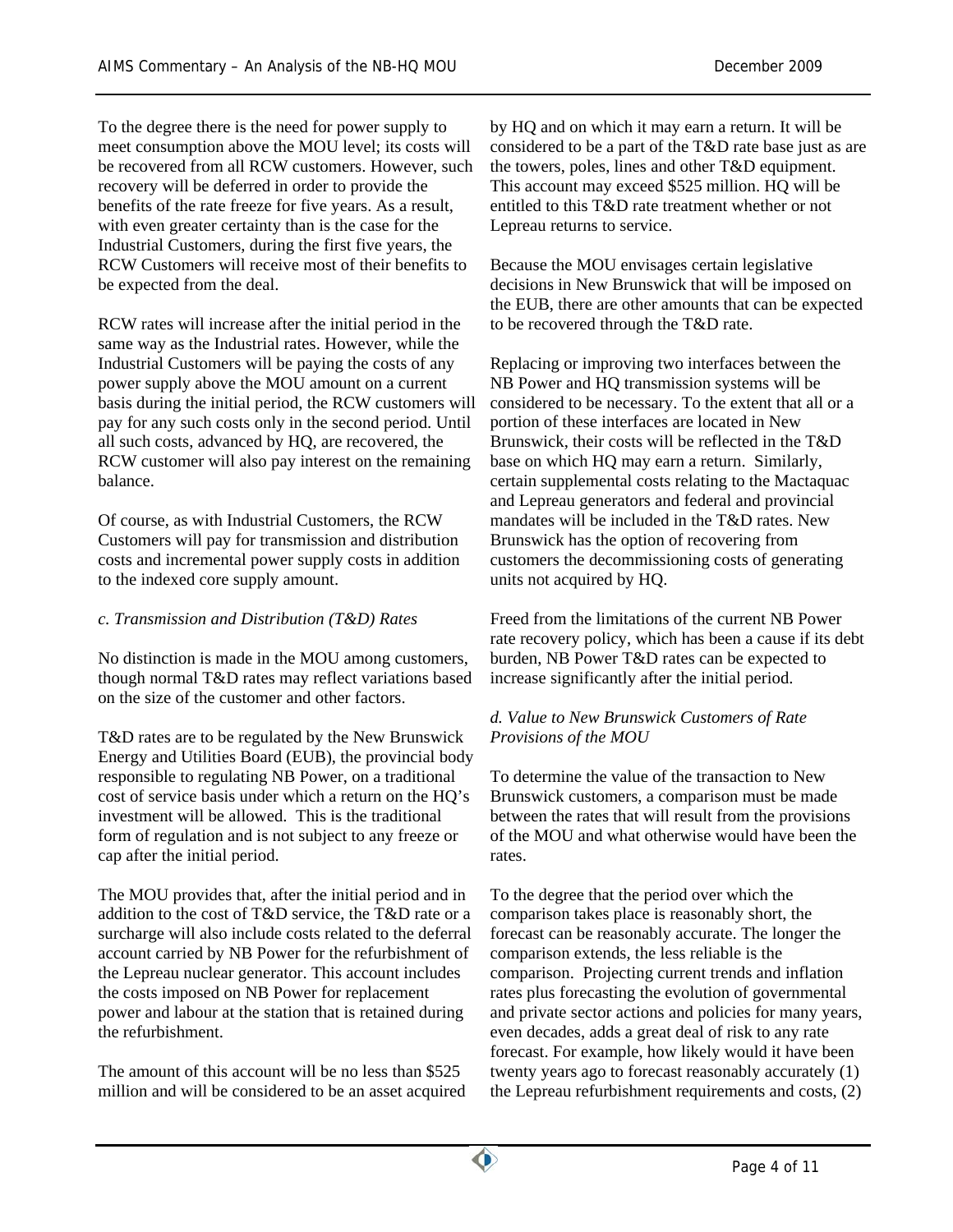costs of the policy of persistently deferring rate increases as a way for NB Power to avoid in-depth regulatory scrutiny, (3) the issues surrounding the use of Orimulsion fuel, (4) the increased and widely fluctuating cost of fossil fuels or (5) the effects of global warming and the related increased emphasis on green power?

Public information about the rate provisions of the MOU suggests net present value savings of \$5 billion to New Brunswick customers. This amount reflects the current value of savings over future decades.

The forecast savings are derived from a study by NERA Economic Consulting for New Brunswick. NERA said the value of rate reductions under the MOU would be \$5.6 billion of which \$1.7 billion would be derived after 2040. The \$5.6 billion is the net present value of 30 years of savings plus a single amount, the terminal value, to represent all later years.

NERA said that three items are the principal contributors to the savings: (1) lowering NB Power Industrial Customer rates to the HQ levels and the rate freeze for RCW Customers, (2) the ability of NB Power to avoid future capital spending, and (3) the ability of NB Power to avoid increases in fuel prices.

NERA's estimate of the initial period savings resulting from (1) above is \$1.25 billion.It is not clear from its report that NERA took into account the effect of excess consumption above the amounts covered by the MOU, though it appears to have taken into account industrial rate increases in Quebec.

With respect to the other two major contributors to savings, much depends on the comparative cost of power supplied by HQ and independent generators compared with NB Power continuing to operate and refurbish its fossil-fuel units indefinitely into the future. Because the independent suppliers can and presumably will price their generation at the market, there is no assurance that the price will be less than what NB Power would have otherwise paid. Of course, it is possible that NB Power could itself choose to shut down its fossil-fuel generators and buy from the open market, as HQ proposes to do. If it did so, it would also be relieved of carbon cost, which NERA includes as one of its responsibilities.

NB Power has historically attached importance to socalled heritage resources. It remains to be seen if it is reasonable to assume that it would continue to do so indefinitely if it could supply its customers at comparable or lower cost from independent supply as is done, with limited exceptions, throughout New England. However, the assumption that it would definitely retain and refurbish all current generators seems to be an uncertain reed on which to build a forecast.

NERA acknowledges that "…it is essential to recognize that any forecast of this nature is very sensitive to the assumptions." As noted above, that sensitivity must be greater the further into the future one extends the forecast.

It may be possible to debate a wide range of known sensitivities to the analysis, and NERA considers six of them: carbon regulation, inflation, fuel, new supply costs and export sales revenues, capital costs and the discount rate. NERA does not, because it cannot, take into account changes in technology, government policies and regulation, and markets.

It might be possible to construct a competing model simply by using other assumptions and then arguing that the assumptions in the alternative were superior to those in NERA's calculation. At the same time, it could be argued that the assumptions used by NERA came from NB Power, an instrumentality of the Government that sought to support its decision to sell.

But that alternative approach would have to suffer from the same drawback as the NERA study: it would depend on a 30-year or longer projection, a projection into the unknown and unknowable future.

The result of the NERA analysis on which the rate benefits are projected is that it depends heavily on distant results. Much of the rate RCW benefit forecast will come to New Brunswickers who are now small children or are yet to be born.

# *3. Generation and Power Supply*

HQ is to acquire some, but not all, of the generators owned by NB Power's Genco. It will purchase the Mactaquac hydro units and three combustion turbines.

 $\bullet$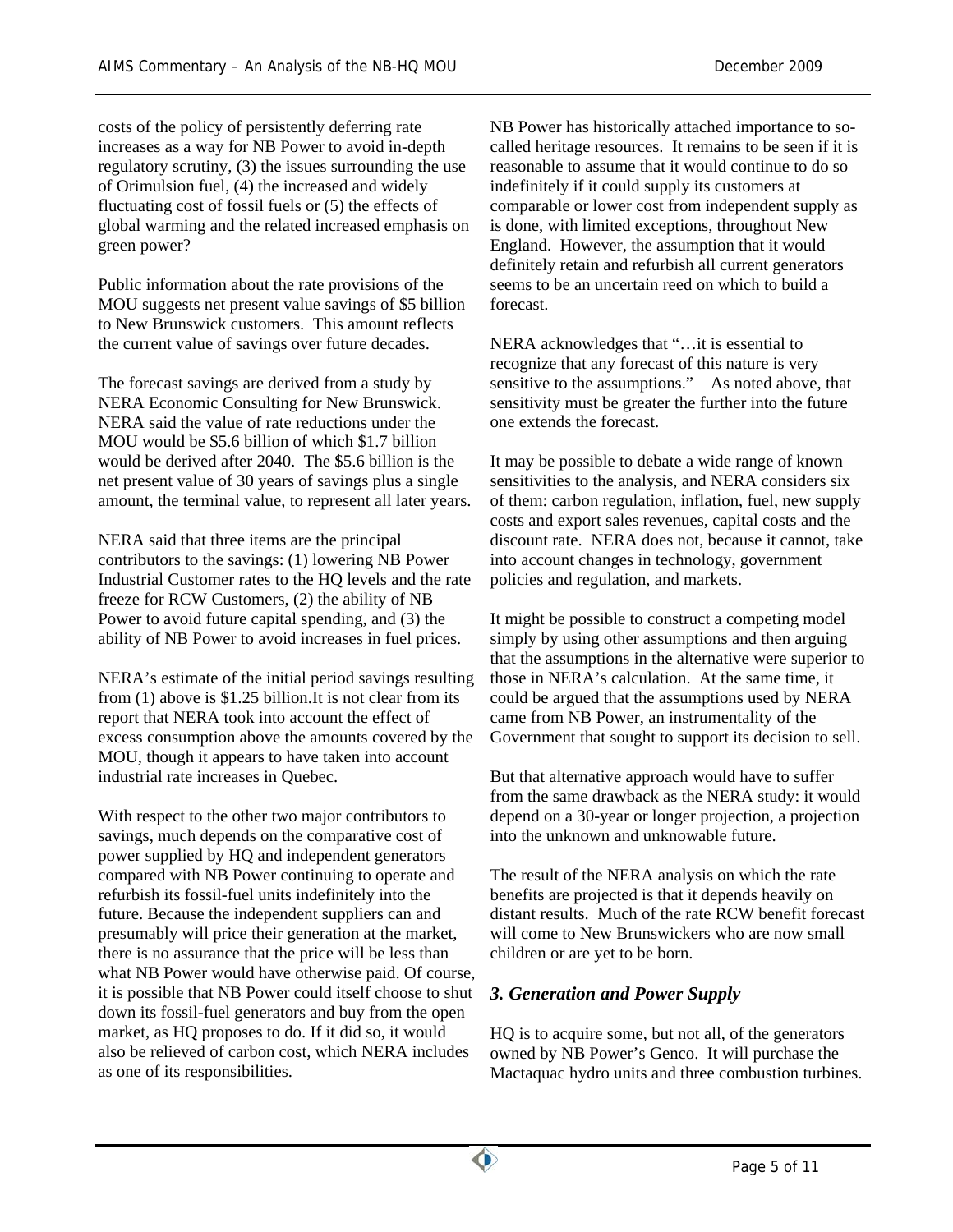Lepreau nuclear will be added to this supply when it returns to service.

The Dalhousie, Courtenay Bay and Grand Lake facilities, the "Surplus Facilities", are to be shut down at the expense of New Brunswick. HQ and Genco will agree on the date they will be closed.

HQ must dispose of sufficient generation to meet its requirement of supplying 14 TWh of core power. Initially, this power supply will come from its own units and the units it will acquire plus from the Belledune and Coleson Cove units, the "Retained Facilities", that will continue to be owned by NB Power.

HQ will purchase the output from the two operating units retained by Genco for as long as 20 years, though it may shut them down at any time. It will pay Genco through a combination of a specified rate, escalated by inflation, for the units' fixed costs plus a variable rate for operating costs.

The MOU indicates that power supply will increasingly come to be supplied from resources not currently in service in New Brunswick. HQ is expected to supply power from its Quebec resources, especially after the two interconnections between the two provinces are improved. New Brunswick is expected to rely increasingly on supply from privatelyowned, independent power suppliers after a competitive process.

The exact mix of power supply resources is not known and can be expected to evolve over time. It is likely that the New Brunswick market will come somewhat closer to markets in the United States, including New England, where much of the power supply, if not all, is derived from private, unregulated sources.

While the price of the core power supply is covered by the provisions of the MOU, consumer rates will reflect the cost of the supply required to meet the growth in consumption above the core amount. The cost for this power supply is not known, but it will reflect the market situation in the relevant market, either the Maritimes or New England. (The Maritimes are a designated reliability and market area; the area does not include Newfoundland and Labrador or Quebec.)

One of the principal elements of the MOU is the commitment by HQ to supply the 14 TWh at a frozen or reduced price initially and then subject to escalation only by inflation. This provision places risk on HQ to use resources that can provide power at less than the sale price. The risk is attenuated by the potential for resource development in Quebec and New Brunswick and the relatively small size of the NB Power requirements when compared with HQ's.

The cost of additional supply to meet increased consumption will be spread across the rates applying to all customers and not simply to those causing the increased power supply requirement.

NB Power has made some commitments to provide power supply to others, and these agreements are of varying duration and generally at fixed rates. They have been expected to be profitable for NB Power, and HQ will be responsible for fulfilling them. As a result, HQ should gain some net revenues.

The MOU provides for NB Power's generation component, called Genco, to continue in existence for some time. It will own and operate several generating units, subject to their being closed when ordered by HQ. Genco, separately from HQ, will incur costs that must be recovered in some way, not specified in the MOU.

For some unspecified time, the Surplus Facilities will operate and provide power supply to HQ. The MOU does not indicate how much and in what manner NB Power will be paid for the operation of these units. Presumably, HQ will pay Genco on the basis of the units' cost of service, though it might use a formula similar to the one applying to the Retained Facilities.

Genco will have to pay costs for decommissioning, shut down and site restoration for both the Surplus and Retained Facilities. For the Retained Facilities, HQ will pay Genco one year's worth of the fixed cost payment for the Belledune or Coleson Cove, but will have no further responsibility.

The MOU does not prescribe how Genco will obtain the funds necessary for closing the five generating plants aside from the HQ payment, which is not intended to be adequate to cover all costs. The MOU does not provide any revenue resource for Genco.

 $\bullet$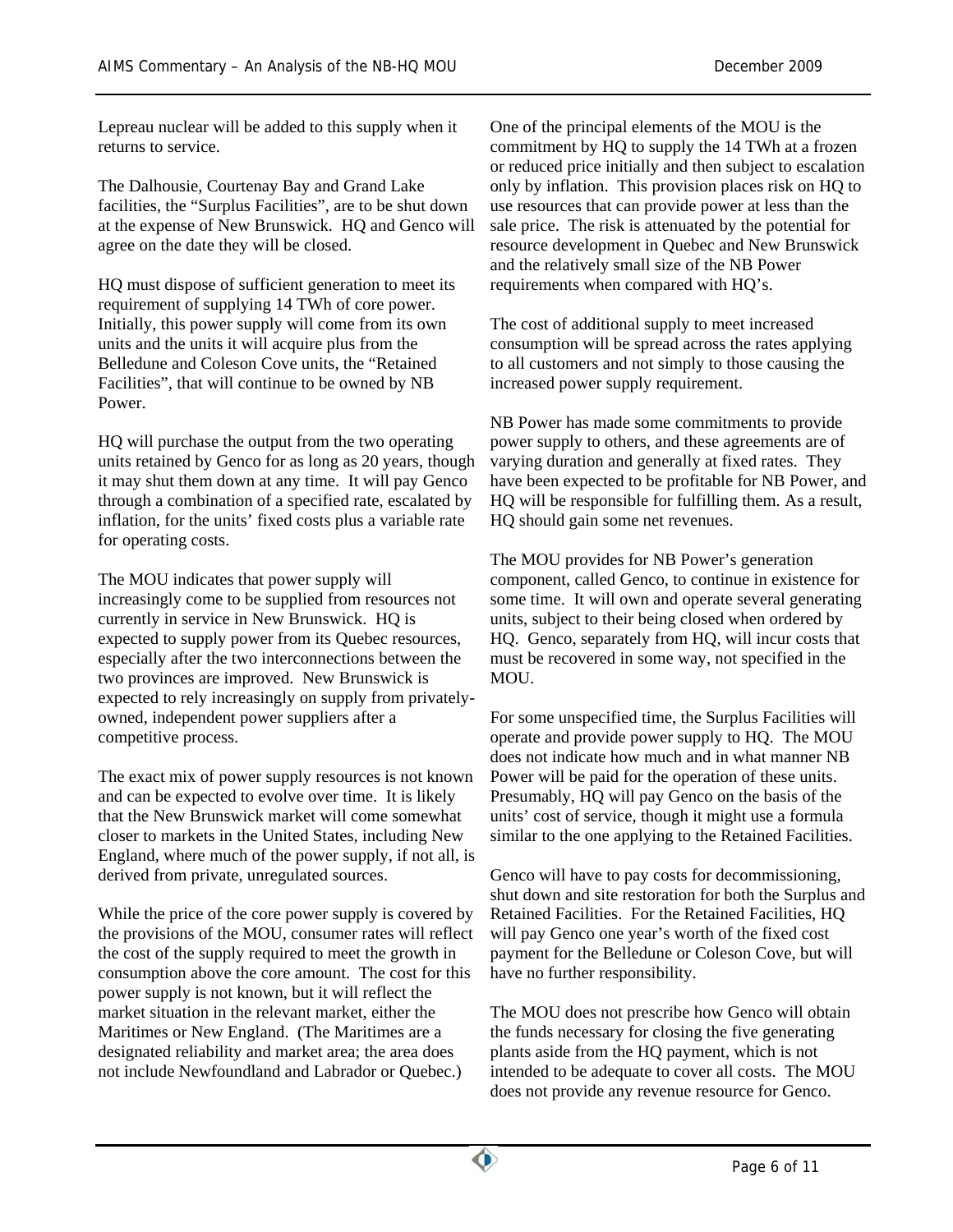There are two possible solutions, both of which impose costs in New Brunswick. New regulatory law could provide that Genco's costs will become a surcharge to be added to the customer rates, an approach mentioned in the MOU as a possibility. Presumably, their recovery including applicable interest charges on outstanding balances would take place over several years. Alternatively, Genco's costs would become the responsibility of the New Brunswick Electric Finance Corporation, which has issued debt on behalf of NB Power. Additional debt would be issued to cover Genco's costs. Ultimately, either New Brunswick ratepayers or taxpayers would be responsible for these costs.

# *4. The Lepreau Facility*

Lepreau, the nuclear facility that has given rise to problems for NB Power, contributing to its financial troubles, receives special attention in the MOU.

The facility is currently being refurbished and is out of service. Originally expected to return to service in 2009, it now appears likely that it will not be in use before 2011. While it is out of service NB Power incurs costs for replacement power, for retaining trained employees who will be needed later and for interest payments. These costs are assigned to a deferral account, meaning they will be recovered in rates over later years.

NB Power has about \$400 million in that account and expects to add \$125 million to it before the planned closing of the transaction with HQ. If the deal closing occurs on March 31, 2010, the \$525 million account will be acquired by HQ and recovery for it will be through its cost of service presumably included in the T&D rate. If amounts are recovered from entities, such as the Canadian Government or Atomic Energy Canada, Ltd (AECL), they will be allocated to the account reducing the amount that needs to come from customers.

If the deferral account is greater than \$525 million, New Brunswick is protected from additional cost. The amount of such added cost will be paid by HQ to New Brunswick in effect increasing the cash price related to Lepreau. Thus, while the deferral account to be recovered from New Brunswick customers could

increase, that increase will be offset by the added payment by HQ.

As noted, there will be a separate and later closing for the Lepreau transaction, meaning that a portion of the cash price of \$4.75 billion will not be paid at the closing scheduled for March 2010. The closing is contingent on the completion of the work at Lepreau, its testing and restart and the issuance of necessary government authorizations.

The risk for New Brunswick is that Lepreau does not again enter into service. In that case, the province would not receive the full cash price in the MOU. Perhaps even more serious, New Brunswick would remain responsible for the decommissioning of the Lepreau facility and all of the costs associated with it, existing Lepreau liabilities, and the deferral account.

In this case, New Brunswick would face increased continuing costs for replacement power. It would undoubtedly seek compensation from Ottawa, but could face opposition on the ground that it had made the decision to refurbish Lepreau rather than decommissioning it.

A significant part of the benefit that New Brunswick expects to obtain from the arrangement resulting from the MOU could be lost if Lepreau did not come back into service. While there is now no indication that it will not return to service, the extensive delays in its refurbishment and the problems encountered by AECL can justifiably provide grounds for concern.

HQ would lose a generating resource, but also be relieved of the need to recover additional costs. The impact of the loss of Lepreau on HQ would be far less than the effect on New Brunswick ratepayers and taxpayers.

# *5. Transmission and Distribution*

A principal advantage of the MOU for HQ is its acquisition of all of NB Power's transmission and distribution facilities. Undoubtedly, it can be developed in a way to improve HQ's access to the New England market.

The frozen and indexed rates under the MOU will include the T&D rates during the first five years. At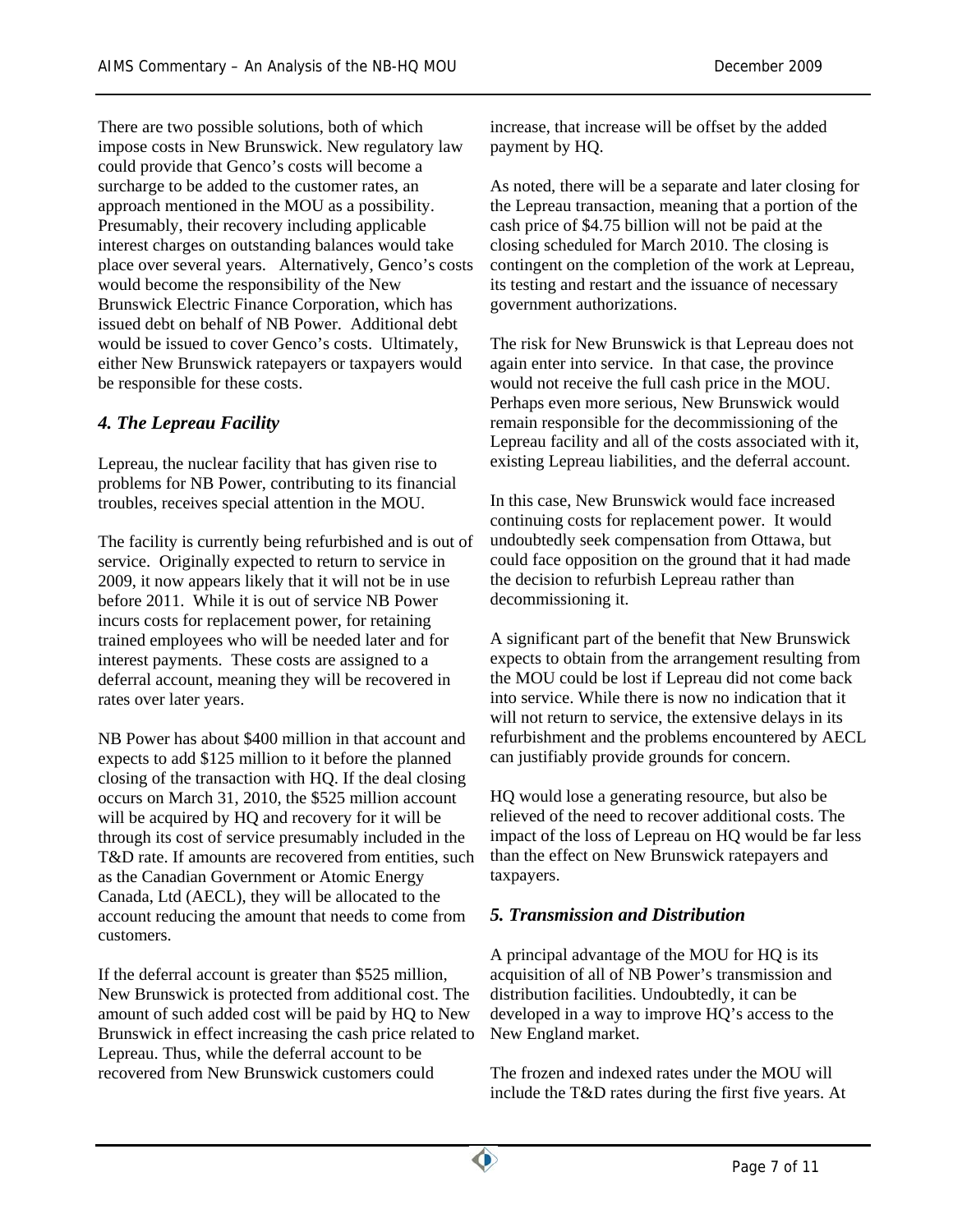the end of the initial period, the T&D rates, having been determined subject to EUB approval, will be allowed to change in line with a traditional cost of service study. The deferred expenses related to Lepreau will be added to this rate and incorporated in the T&D rate. Other charges that may relate to Genco costs may also be added.

HQ will have the opportunity to take advantage of the strategic location of the NB Power T&D system to pursue the goal of creating the Energy Hub. While the details of this initiative are lacking, it is likely that Quebec and the Maritimes will find the NB Power grid to be a pivot point for regional transmission, especially in relationship to New England. As merchant or independent generators use the system, notably for offsystem sales, they can produce transmission revenues that would serve to reduce costs for New Brunswick customers.

The MOU provides for significant changes in the operation of the transmission system. New Brunswick now has an independent operator, the New Brunswick System Operator (NBSO). This entity has its own governing board and is not under the control of NB Power. The NBSO manages the transmission system and power market. It insures that open access rules are established and maintained. It ensures that there is sufficient power supply available to meet the requirements of the system including instantaneous response to changes in those requirements. Its paramount responsibility is as "reliability coordinator" with authority to keep the transmission system operating to provide a high level of service.

Canada and the United States have an integrated system for maintaining reliability. The Martimes component is provided by NBSO. The international body with overall responsibility is the North American Electric Reliability Corp. (NERC), which is the officially designated Electricity Reliability Organization (ERO) in the United States. It operates through regional bodies. The Northeast Power Coordinating Council (NPCC), one of these bodies, includes Quebec, the Maritimes and New England as well as other parts of the United States.

The MOU would eliminate the NBSO and lodge its functions in HQ's transmission subsidiary. This transfer raises questions about the ability of the new transmission operator to be truly independent of HQ and to operate the transmission system without preference being given to its owner.

Ultimately, the limit on the amount of control that HQ will be able to exercise over the system operator may be imposed by commitments made in the past by HQ and NB Power to both NERC and the U.S. Federal Energy Regulatory Commission (FERC). The continued or enhanced neutral cooperation of the Maritime and Quebec transmission systems will require surveillance over the transmission system, and it is unclear what agency would have that authority.

## *6. Effects of the HQ Acquisition on External Entities*

The enlargement of HQ to include NB Power will have effects on utilities, generators and marketers and regulators outside of the two provinces. The scope and nature of the effects remain somewhat unclear at least until the final accord replacing the MOU is completed.

HQ will own and control all present and proposed transmission interconnections with New England as well as major links with New York. The amount of generation controlled by HQ together with this extensive control of transmission raises issues on both sides of the international border.

Across the continent, the north-south electricity links between Canada and the United States are, as a rule, more important than the east-west links. Canada has significant current and potential generating capacity, and the United States offers a market that far surpasses provincial markets. Canadian power not only to serves Canadian customers but is a major export product.

In eastern Canada, three provinces with significant generating resources cannot access the U.S. market without using transmission in another province. This is a unique situation in Canada. The three provinces are Newfoundland and Labrador, Prince Edward Island (PEI) and Nova Scotia. The last two are part of the Maritime transmission area managed by NBSO.

Interestingly, northern Maine, a system comparable to PEI's, is in a similar position. Its only access to the remainder of New England is through NB Power. It

 $\bullet$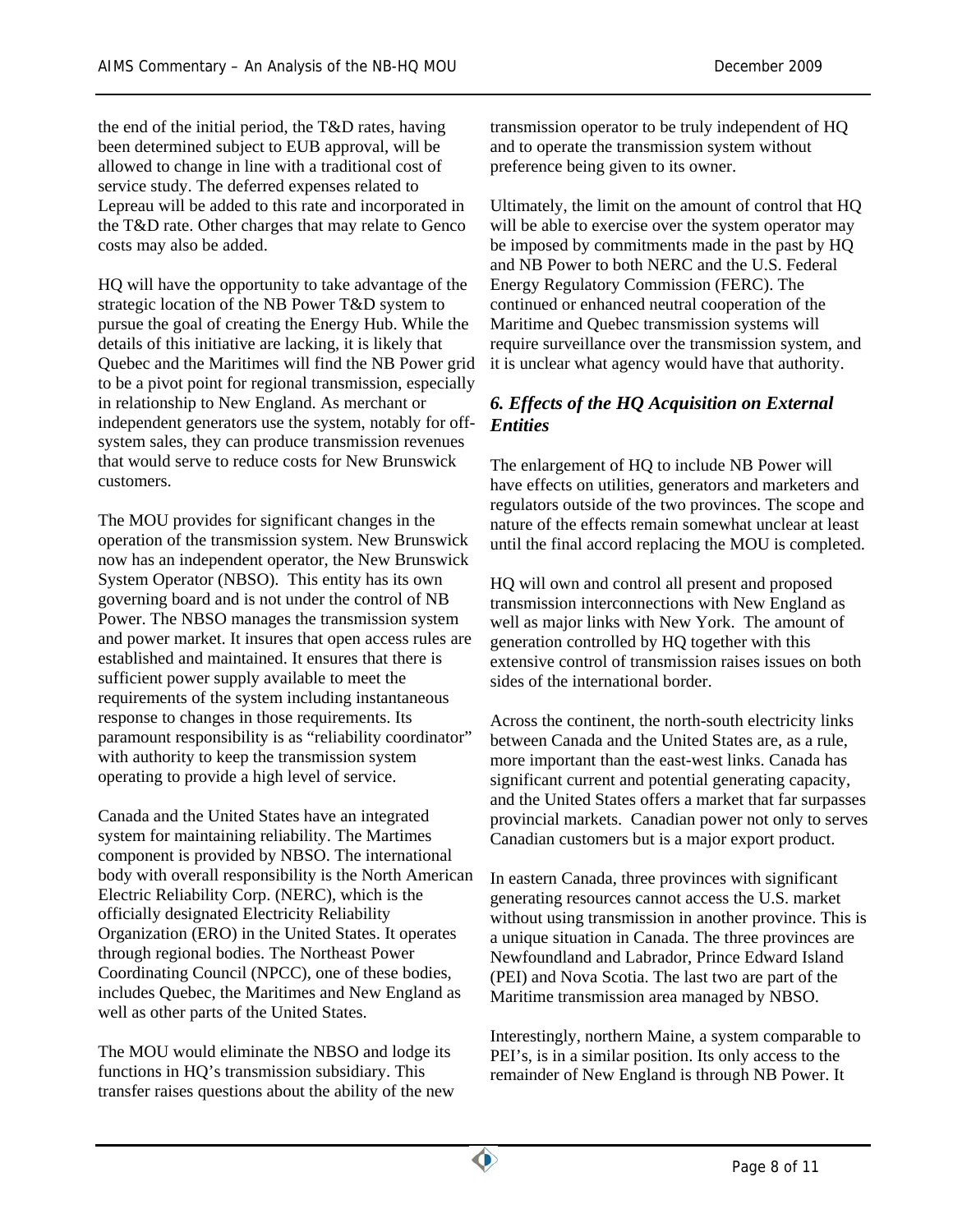may be affected in the same way as the three locked-in provinces.

To compete in the U.S. market in general and the New England market in particular, no entity may exercise so much market power that it can control prices in the relevant market. FERC will not allow a supplier to set its own market prices if it has market power. In that case, it can only earn what a regulated utility would be allowed – less than the market price.

Soon after the MOU announcement, New England marketers and generators expressed their concern about the potential for HQ market dominance. They worry that HQ will, in effect, be able to capture a large share of the market and also control the price they receive for their power.

FERC has the authority to require HQ to submit new information related to its market power. New England parties that are concerned about this issue may participate in a FERC proceeding, and it is likely that Canadian interests may as well. The length of such a proceeding is uncertain.

On the Canadian side, in the absence of any extraprovincial (either regional or federal) regulator, the locked-in provinces will have less ability to seek redress for any perceived loss of market opportunity. It is possible that their best chance for more assured market access to New England would be the FERC proceedings on market dominance. One way to reduce market dominance, if it is found, could be to provide corridors on the HQ transmission system for generation in the locked-in provinces.

HQ's answer to these concerns is that the transmission tariff will be in line with American regulations that require open access for all generators. While HQ is committed to the principle of open access, as it must be if it does business in the United States, the application of that principle can cause problems.

NB Power's transmission component itself adhered to the open access principle. However, in practice for an extended period it allowed the company's generation entity to reserve what was essentially all capacity on the transmission lines connected with New England. Independent generators were forced to seek from NB Power Genco some of the capacity already allocated to their competitor.

Would HQ simply reserve all space on the lines and then have a captive transmission system administrator control access? Similar situations have arisen in the United States where vertically integrated utilities continue, and the result has been limited development of independent generation.

HQ's acquisition of NB Power raises significant questions concerning open access to electricity markets in northeastern North America. It may prove beneficial to all parties to attempt to clarify issues and seek mutually beneficial arrangements while the final agreement between Quebec and New Brunswick is being drafted.

## *7. Regulation*

The MOU not only deals with the transaction between HQ and NB Power but also requires changes in utility regulation in New Brunswick.

Perhaps the most unusual section of the MOU requires New Brunswick's utility regulation to "conform to the framework currently in effect in Quebec". Curiously, it leaves open the question of regulatory alignment should Quebec's current regulation change over time.

The requirement that the acquisition of one electric utility by another will also cause the crossjurisdictional alignment of regulation appears to be unprecedented. A single owner of electric utilities in multiple jurisdictions exists in both Canada (e.g. Fortis) and the United States (e.g. Exelon). But these owners are not governments; the utility companies are investor owned.

The MOU provides for one provincially owned utility to acquire another. The owners are thus able to agree on the form of regulation that will apply to the merged entity. As a result, New Brunswick does considerably more than cede control of its electric utility. As part of the consideration it gives to HQ for the transaction, it also permanently cedes some important government authority.

Not only must the EUB track Quebec regulation, but it will be expected to adopt certain specific decisions. Regulation is a delegated legislative function, left to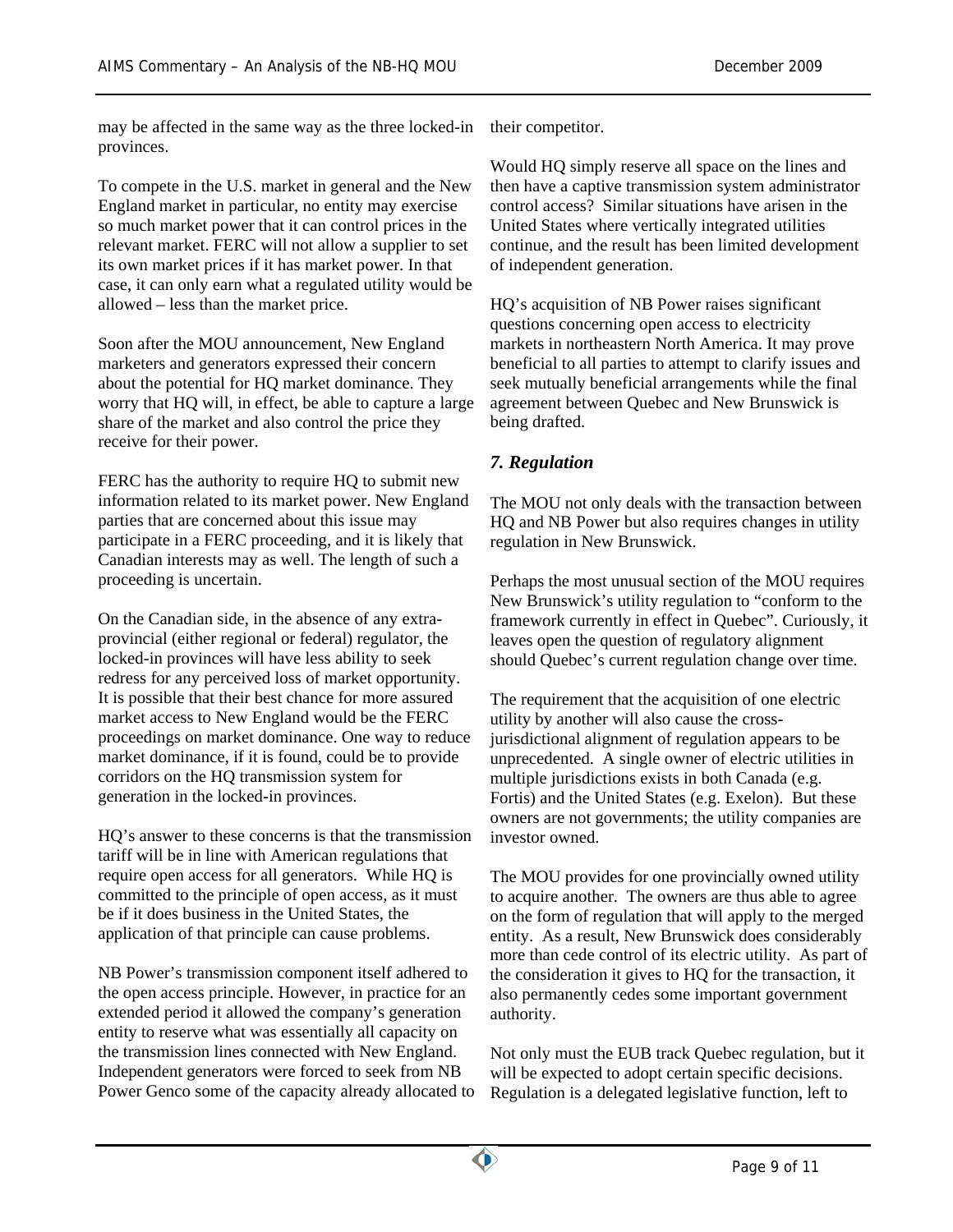experts both to avoid political entanglement and in recognition of the complexity of utility issues. Under the MOU, the New Brunswick Legislative Assembly is expected to engage in regulation, leaving the EUB to implement its orders.

In addition to accepting the MOU rate regime, the EUB must approve as prudent the costs of enhancement of the two interconnections between the two provinces, any costs that might be required by the closure of Mactaquac, government mandated costs and, if the New Brunswick government so chooses, costs associated with Genco's continued ownership or decommissioning of generators not sold to HQ.

The EUB will also be required to insure open transmission access, a provision that has become usual in the era of independent generators. But that open access requirement applies only to electricity above the 14 TWh. That means that HQ can control and serve the largest part of the power market in the province without competition. Of course, in its discretion it may choose to purchase from independent sources.

The EUB will also be required to allow Industrial Customers to purchase power using the open access system and paying HQ only for T&D service.

The new regulatory regime in New Brunswick will be made in Quebec or, as specified, by newly enacted New Brunswick laws. EUB will have jurisdiction over T&D rates, but they must include certain deferred expenses discussed earlier.

While the EUB has long been subject to a degree of political influence that is unusual in many other jurisdictions, the MOU system will permanently reduce its ability to strike a reasonable balance between utility and customer interests.

As discussed earlier, the independent NBSO, which performs certain regulatory functions, will simply be eliminated. Depending on the degree to which the system operator within HQ's transmission arm retains independence, the nature of transmission control in the Maritimes could change.

## *8. The Future Role of New Brunswick and NB Power*

For most people in New Brunswick, the MOU transaction will have no visible effect. NB Power will continue to operate under its own name as a wholly owned subsidiary of HQ. Quebec has undertaken to respect NB Power's traditional role in the province. Alongside NB Power, an HQ entity through which ownership control will be exercised will have the same status as NB Power has had. Unlike some cases where cross-jurisdictional utility acquisitions have taken place, HQ will not be required to pay any transfer tax on its purchase of NB Power.

HQ will offer employment to all NB Power employees under the current terms of employment. Lepreau employees will be offered jobs when that plant is acquired. Issues relating to employees of the units that will be retained by Genco and eventually closed remain to be determined.

The current terms of employment do not preclude a reduction in the NB Power work force. Thus, employees are not guaranteed unlimited employment under the MOU.

New Brunswick will be responsible for all public sector pension benefits to which current employees will be entitled when the deal is completed. This obligation includes any unfunded liability that exists at that time. These pension costs are not assumed by HQ, but it will both contribute to the current system for current employees and create a new system for those joining its employ after the final arrangement enters into effect. Control of the pension arrangements are to be negotiated.

As discussed earlier, NB Power's Genco will continue to have its own responsibilities possibly for decades with its costs to be recovered in the province.